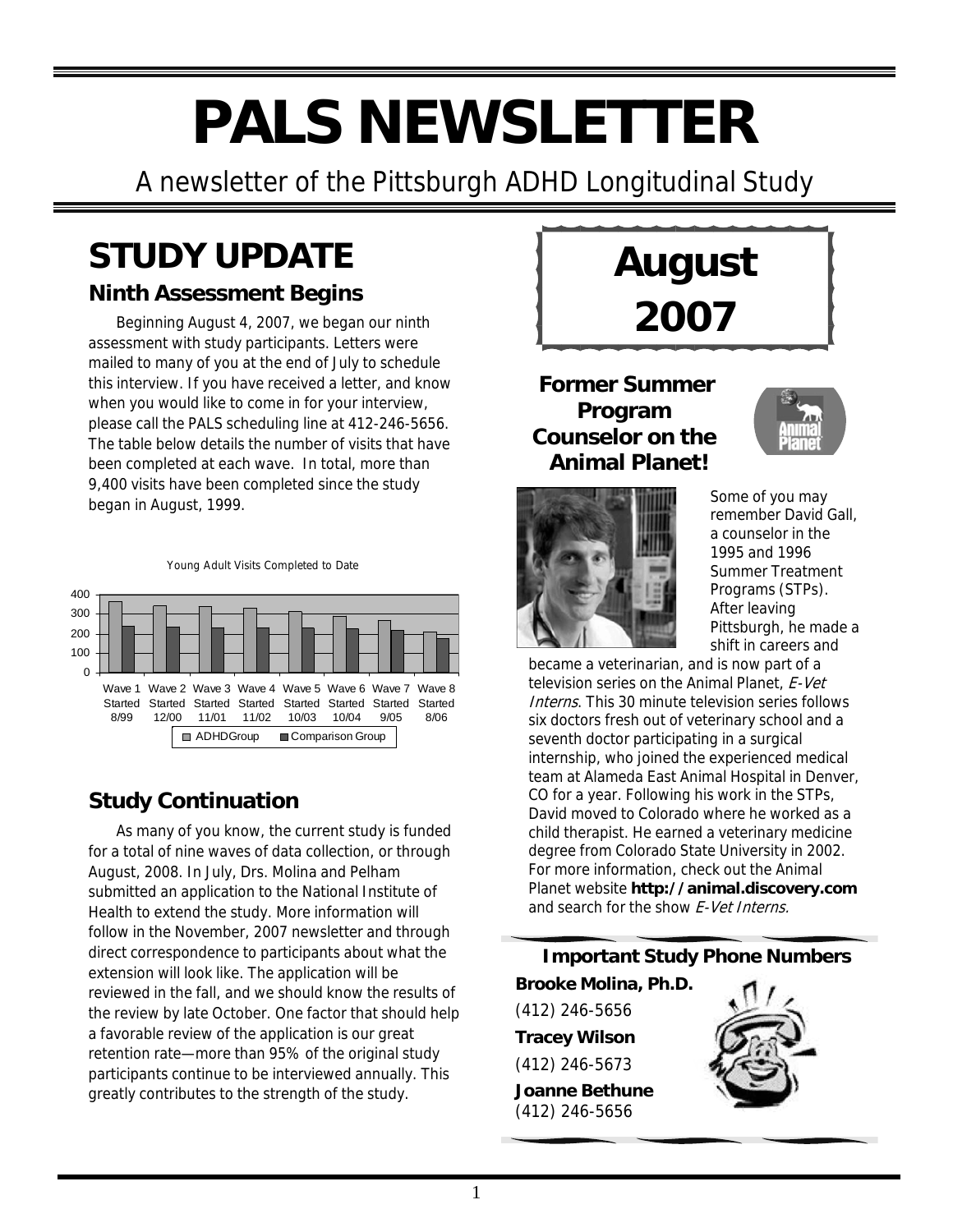# **STUDY FINDINGS** Young Adult Risky Sexual Behavior

Much research has shown that children with ADHD often have academic, behavioral, or social difficulties. We also know (in part from the PALS) that additional problems, such as substance abuse and risky driving, can emerge when these individuals reach adolescence or young adulthood. Surprisingly, until recently no researchers had studied whether individuals with ADHD in childhood are more likely as teens or adults to engage in risky sexual behaviors (like not using condoms). Dr. Kate Flory, a postdoctoral scholar with Dr. Molina who is now at the University of South Carolina, analyzed the PALS data to address this question.

Using information collected with a questionnaire in the PALS, we compared the risky sexual behaviors of young adult males with and without childhood ADHD. The behaviors we studied included age at first intercourse, number of sexual partners, participation in casual sex ("sex with someone you don't know or just met"), intercourse while under the influence of drugs or alcohol, use of condoms and other methods of birth control, diagnosis of a sexually transmitted disease (STD), and partner pregnancies. At the time of these analyses, too few girls in the study were old enough to examine their risk for these behaviors.

Our results indicated that, on average, young men with childhood ADHD had their first sexual experiences at younger ages than the men without childhood ADHD. For example, first intercourse occurred on average at age 17.90 compared to 18.39 years old for men without childhood ADHD. Men with childhood ADHD were more likely to have had casual sex during the past year, with 37% of those with childhood ADHD reporting this behavior versus 19% for men without childhood ADHD. Men with childhood ADHD were also more likely to have casual unprotected sex (15% of men with childhood ADHD reported this behavior vs. only 5% of men without childhood ADHD),intercourse that led to pregnancy (24% versus 5%), and greater than 4 sexual partners in their lifetime (60% versus 28%). Finally, men with childhood ADHD reported less frequent use of reliable birth control methods (like condoms or the pill).

It is important to note that not all children with ADHD will participate in risky sexual behaviors. However, as with drug abuse and risky driving,

our findings suggest increased risk and the need to be vigilant about these behaviors. Risky sexual behaviors like the ones examined in this study increase risk for contracting STDs or having unwanted pregnancies. Obviously, these are consequences that individuals with ADHD would want to avoid and consequences that parents and professionals would like to prevent. As the participants in the PALS age toward 30, we hope to learn more about these outcomes, including their successful management, so that we may guide future research efforts in this area. Until then, we believe that good communication between partners, and between parents and teens about protection during intercourse (or abstinence) and the close monitoring of teen activities by parents are very important for decreasing participation in risky sexual behaviors among adolescents and young adults with ADHD.

> Kate Flory, Ph.D. Assistant Professor of Psychology University of South Carolina

### **Don't forget to check our program website!**



Visit us at

#### **www.youthandfamilyresearch.com**

Not only can you find information about the Youth and Family Research Program and our Staff, you can:

- Get directions to our office and information on parking
- **•** Contact a Youth and Family Research Program staff member
- Find information about community resources
- Find out about **new** research projects that are currently accepting participants

**Log on today!**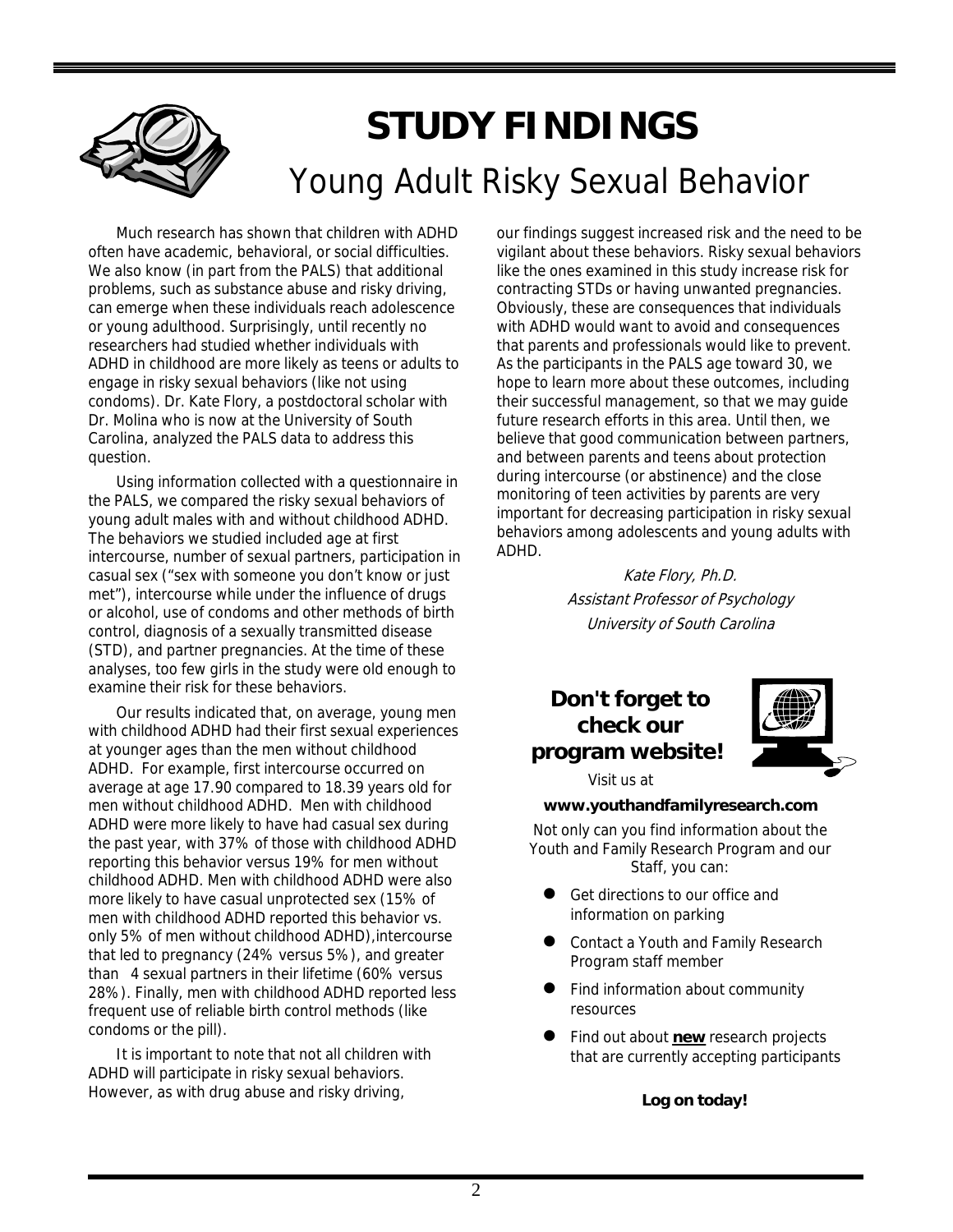### **Five Ways Pets Can Improve Your Health**

By Jeanie Davis (2007, Good House Keeping)

A pet is certainly a great friend. After a difficult day, pet owners quite literally feel the love. In fact, for nearly 25 years, research has shown that living with pets provides certain health benefits. Pets help lower blood pressure and lessen anxiety. They boost our immunity. They can even help you get dates.

### **Allergy Fighters**



"The old thinking was that if your family had a pet, the children were more likely to become allergic to the pet. And if you came from an allergy-prone family, pets should be avoided," says researcher James E. Gern, M.D., a pediatrician at the University of Wisconsin-Madison, in the *Journal of Allergy and Clinical Immunology*. However, a growing number of studies have suggested that kids growing up in a home with "furred animals" — whether it's a pet cat or dog, or on a farm and exposed to large animals — will have less risk of allergies and asthma, he tells WebMD. In his recent study, Gern analyzed the blood of babies immediately after birth and one year later. He was looking for evidence of an allergic reaction, immunity changes, and for reactions to bacteria in the environment. If a dog lived in the home, infants were less likely to show evidence of pet allergies — 19% vs. 33%. They also were less likely to have eczema, a common allergy skin condition that causes red patches and itching. In addition, they had higher levels of some immune system chemicals — a sign of stronger immune system activation. "Dogs are dirty animals, and this suggests that babies who have greater exposure to dirt and allergens have a stronger immune system," Gern says.

#### **Date Magnets**

Dogs are great for making love connections. Forget Internet matchmaking — a dog is a natural conversation starter. This especially helps ease people out of social isolation or shyness, Nadine Kaslow, Ph.D., professor of psychiatry and behavioral sciences at Emory University in Atlanta, tells WebMD. "People ask about breed, they watch the dog's tricks," Kaslow says. "Sometimes the conversation stays at the 'dog level,' sometimes it becomes a real social interchange."

#### **Dogs for the Aged**

"Studies have shown that Alzheimer's patients have fewer anxious outbursts if there is an animal in the home," says Lynette Hart, Ph.D., associate professor at the University of California at Davis School of Veterinary Medicine. "Their caregivers also feel less burdened when there is a pet, particularly if it is a cat, which generally requires less care than a dog," says Hart. Walking a dog or just caring for a pet — for elderly people who are able — can provide exercise and companionship. One insurance company, Midland Life Insurance Company of Columbus, Ohio, asks clients over age 75 if they have a pet as part of their medical screening — which often helps tip the scales in their favor.

#### **Good for Mind and Soul**

Pet owners with AIDS are far less likely to suffer from depression than those without pets. "The benefit is especially pronounced when people are strongly attached to their pets," says researcher Judith Siegel, Ph.D. In one study, stockbrokers with high blood pressure who adopted a cat or dog had lower blood pressure readings in stressful situations than did people without pets. People in stress mode get into a "state of disease," in which harmful chemicals like cortisol and norepinephrine can negatively affect the immune system, says Blair Justice, Ph.D., a psychology professor at the University of Texas School of Public Health and author of Who Gets Sick: How Beliefs, Moods, and Thoughts Affect Your Health. Studies show a link between these chemicals and plaque buildup in arteries, the red flag for heart disease, says Justice. Like any enjoyable activity, playing with a dog can elevate levels of serotonin and dopamine — nerve transmitters that are known to have pleasurable and calming properties, he tells WebMD.

#### **Good for the Heart**

Heart attack patients who have pets survive longer than those without, according to several studies. Male pet owners have less sign of heart disease — lower triglyceride and cholesterol levels — than nonowners, researchers say.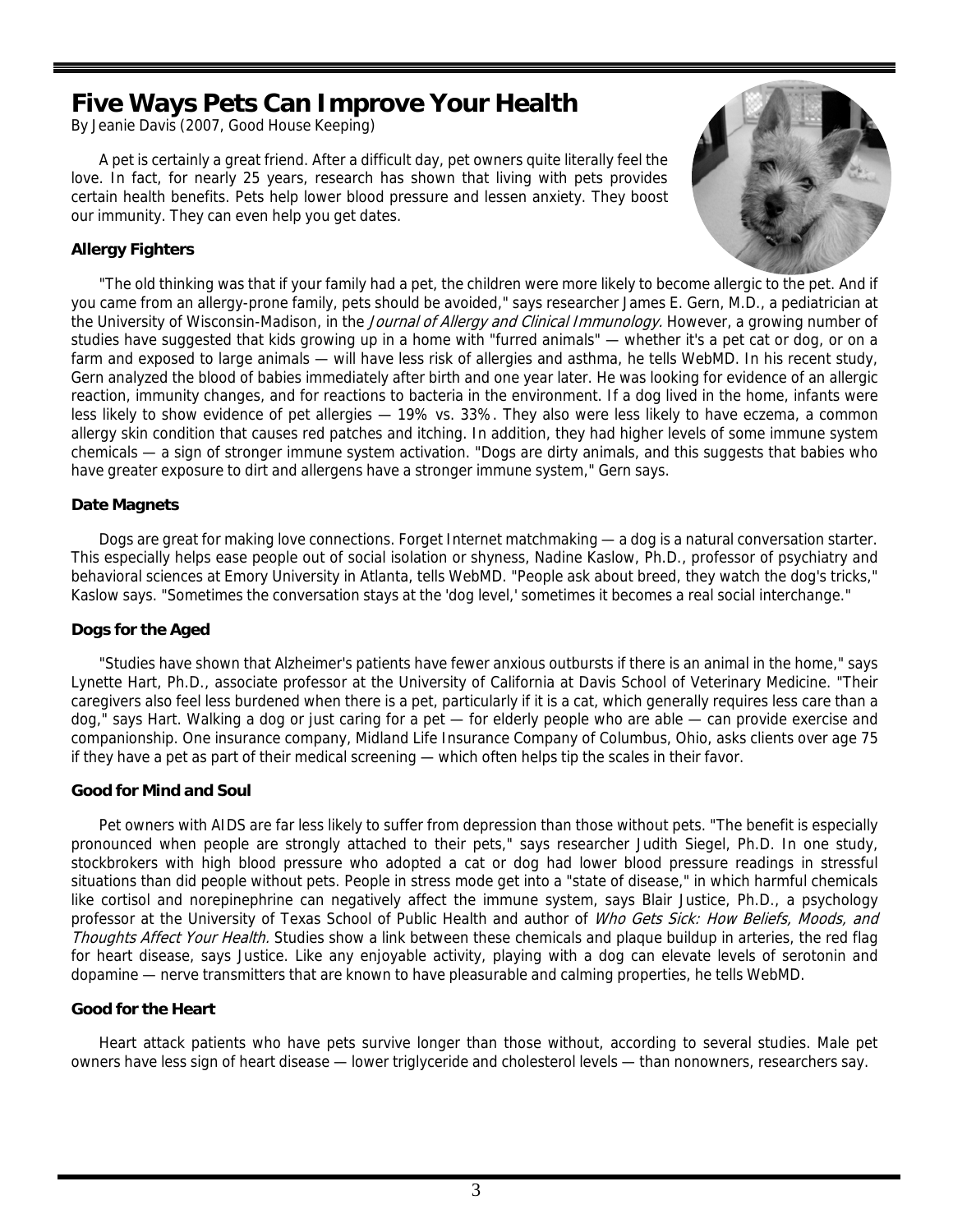

# SUDOKU CLASSIC

*Sudoku* is the Japanese word combining "number" and "single". It's origin stems from an 18th century game by a Swiss mathematician. His game was named "Latin Squares". This is truly an international game.

| $7\phantom{.0}$ | 6              | 3               |                | 8              | $\mathbf{1}$   | $\overline{2}$ |                |
|-----------------|----------------|-----------------|----------------|----------------|----------------|----------------|----------------|
| $\overline{4}$  |                |                 | $\overline{7}$ | 3              |                |                |                |
|                 | $\mathbf{1}$   |                 |                | $\overline{4}$ | 9              |                |                |
|                 | $\overline{4}$ | $\overline{2}$  |                |                |                |                | 8              |
|                 |                | 5               | 3              | 9              | $\overline{2}$ |                |                |
| 8               |                |                 |                |                | 3              | $\overline{7}$ |                |
|                 |                | $\mathbf{1}$    | $\overline{4}$ |                |                | 6              |                |
|                 |                |                 | 8              | $\mathbf{1}$   |                |                | $\overline{2}$ |
| 6               | 8              | $7\phantom{.0}$ | $\overline{2}$ |                | $\overline{4}$ | 1              | 3              |

*by www.sudoku.com*

### GAMEPLAY

The object of the game is to fill all the blank squares with the correct numbers. Several of the 9 x 9 grid squares already contain numbers -- you cannot change these. To work the puzzle, fill in the empty squares of the grid with the numerals 1, 2, 3, 4, 5, 6, 7, 8, and 9.

The puzzle is solved when each **ROW** and each **COLUMN**, and each **3 x 3** square within the puzzle contain the numerals 1 through 9 with each numeral appearing only once. **Good Luck!**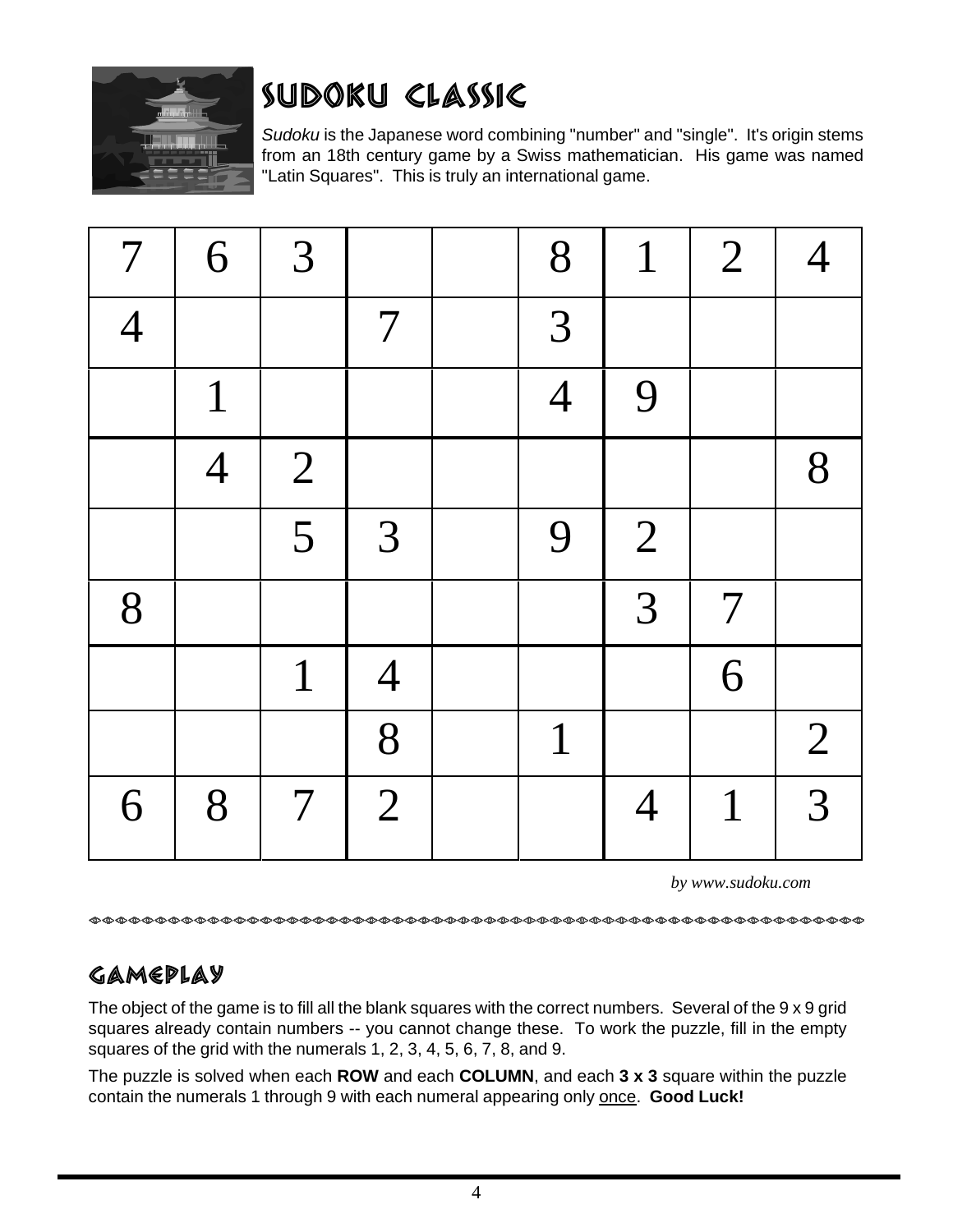

**Did you know......... The city of Pittsburgh was the first city in the world to do a lot of neat things? Here are a few of the best known!**

### **Mr. Yuk Sticker - 1971**

Mr Yuk was created at the Poison Center at Children's Hospital of Pittsburgh after research indicated that the skull and crossbones previously used to identify poisons had little meaning to children who equate the symbol with exciting things like pirates and adventure.

### **First Night World Series Game - 1971**

Game 4 of the 1971 World Series was the first night game in World Series history, a series that Pittsburgh went on to win, 4 games to 3.

### **First U.S. Public Television Station - 1954**

WQED, operated by the Metropolitan Pittsburgh Educational Station, was the first communitysponsored educational television station in America.

### **First U.S. Commercial Radio Station - 1920**

Dr. Frank Conrad, assistant chief engineer of Westinghouse Electric, first constructed a transmitter and installed it in a garage near his home in Wilkinsburg in 1916. The station was licensed as 8XK. At 6 p.m. on Nov. 2, 1920, 8KX became KDKA Radio and began broadcasting at 100 watts from a make-shift shack atop one of the Westinghouse manufacturing buildings in East Pittsburgh.

#### **First Big Mac - 1967**

Created by Jim Delligatti at his Uniontown McDonald's, the Big Mac debuted and was test marketed in three other Pittsburgh-area McDonald's restaurants in 1967. By 1968 it was a mainstay on McDonald's menus throughout the country.

#### **First Pull-Tab on Cans - 1962**

The pull-tab was developed by Alcoa and was first used by Iron City Brewery in 1962. For many years, pull-tabs were only used in this area.

#### **First Baseball Stadium in the U.S. - 1909**

In 1909 the first baseball stadium, Forbes Field, was built in Pittsburgh, followed soon by similar stadiums in Chicago, Cleveland, Boston, and New York.

### **First Retractable Dome - 1961**

Pittsburgh's Civic Arena boasts the world's first auditorium with a retractable roof.



## **Adults with ADD for Pittsburgh & Tri State Area CHADD International Chapter #477 Upcoming Meetings**

### **August 30, 2007**

"Sharing Tips about What Works & Frustrations about What Doesn't!" Breaking into Focus Groups for New Attendees, Spouses, Significant Others, & Supporters of ADDers, or Everyday Living w/ ADD"

**Speaker**: Open Forum

### **September 27, 2007**

Speaker and Topic to be Announced

### **October 25, 2007**

"Practical Ways to Improve Your Memory"

**Speaker:** Dr. Carol Utay, Executive Director Total Learning Centers

Regular Meetings are held the 4th Thursday of each month at Western Psychiatric Institute and Clinic, Room 292, 3811 O'Hara St. at DeSoto St. in Oakland (7:00 to 9:30 pm). For additional information or for a complete listing of 2007 meetings, contact Leslie Stone at 412-682-6282 or please visit **www.pittsburghadd.org**



**If you need to change or cancel your study appointment, please call the PALS scheduling line at 412-246-5656.**